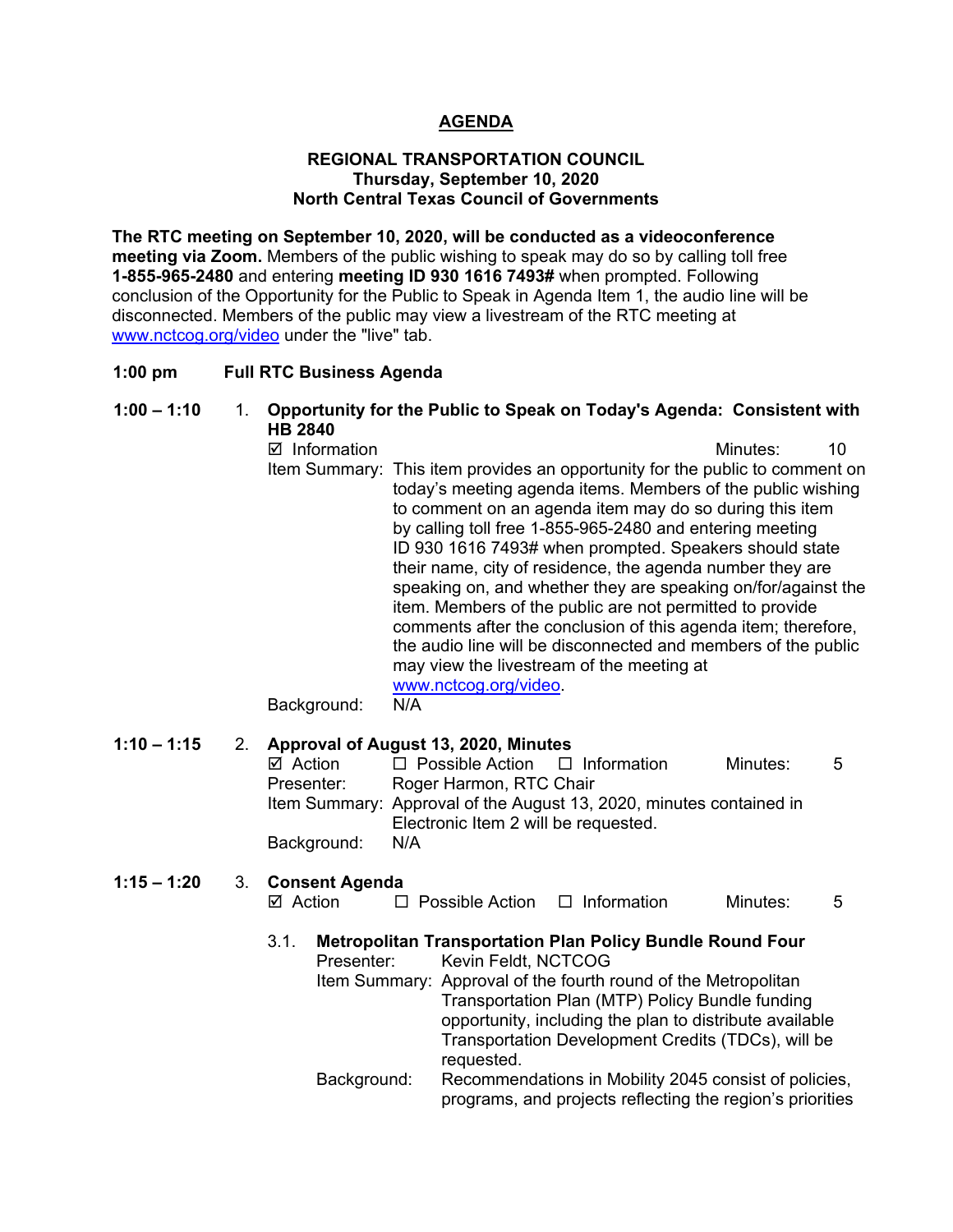and supporting Mobility 2045 goals. As construction of infrastructure projects alone cannot achieve the goals of Mobility 2045, a voluntary list of policies available for adoption by local agencies was designed to encourage the development of strategic alternative solutions. By voluntarily adopting 50 percent of these policies, participating agencies may receive TDCs to offset local funds as matching funds for federal transportation projects. MTP Policy Bundle applications have been completed and reviewed. A recommendation for distributing available TDCs to successful applicants is provided in Electronic Item 3.1.

Performance Measure(s) Addressed:

**Ø** Safety **Ø** Pavement and Bridge Condition

⊠ Transit Asset **II System Performance/Freight/CMAQ** 

# **1:20 – 1:35** 4. **Orientation to Agenda/Director of Transportation Report**

| ☑ Action   | $\Box$ Possible Action $\Box$ Information | Minutes: | - 15 |
|------------|-------------------------------------------|----------|------|
| Presenter: | Michael Morris, NCTCOG                    |          |      |

- 1. New Format for Noting Performance Measures Addressed on Meeting Agendas: Deadline October 1, 2020
- 2. New TxDOT Fort Worth District Engineer, Carl L. Johnson, P.E., Graduate of Texas Tech University and Reassignment from the TxDOT Abilene District
- 3. Alan Clark, Director of Transportation Planning at Houston-Galveston Area Council Retiring
- 4. Remembering Wick Allison, D Magazine and Urbanist
- 5. Chair Approval of Regional Transportation Council (RTC) Legislative Workshop: October 8, 2020, 11:30 am
- 6. International Bridge, Tunnel and Turnpike Association Awards Certificate of Merit to NCTCOG for the Automated Occupancy Detection and Verification Project (GoCarma)
- 7. Status Report on the Advancement of Engineering Funds for the North Texas Tollway Authority (NTTA) on the SH 360/SH 161 Connector and the George Bush Extension South of IH 30
- 8. Approval for Transportation Director to Explore the Possibility of a Partnership with the Texas Department of Transportation and NTTA on Extending SH 360 and Chisholm Trail to the South
- 9. Approval of Letter on the City of Fort Worth Bypass Channel (Electronic Item  $4.1$ )
- 10. Staff Response to Last Month's Agenda Item 1: Opportunity for the Public to Speak (Electronic Item 4.2)
- 11. East/West Equity Report (Electronic Item 4.3)
- 12. Dallas-Fort Worth Clean Cities Upcoming Events [\(https://www.dfwcleancities.org/dfw-clean-cities-meetings\)](https://www.dfwcleancities.org/dfw-clean-cities-meetings)
- 13. Air Quality Funding Opportunities for Vehicles [\(https://www.nctcog.org/trans/quality/air/funding-and](https://www.nctcog.org/trans/quality/air/funding-and-resources/fundingvehicle)[resources/fundingvehicle\)](https://www.nctcog.org/trans/quality/air/funding-and-resources/fundingvehicle)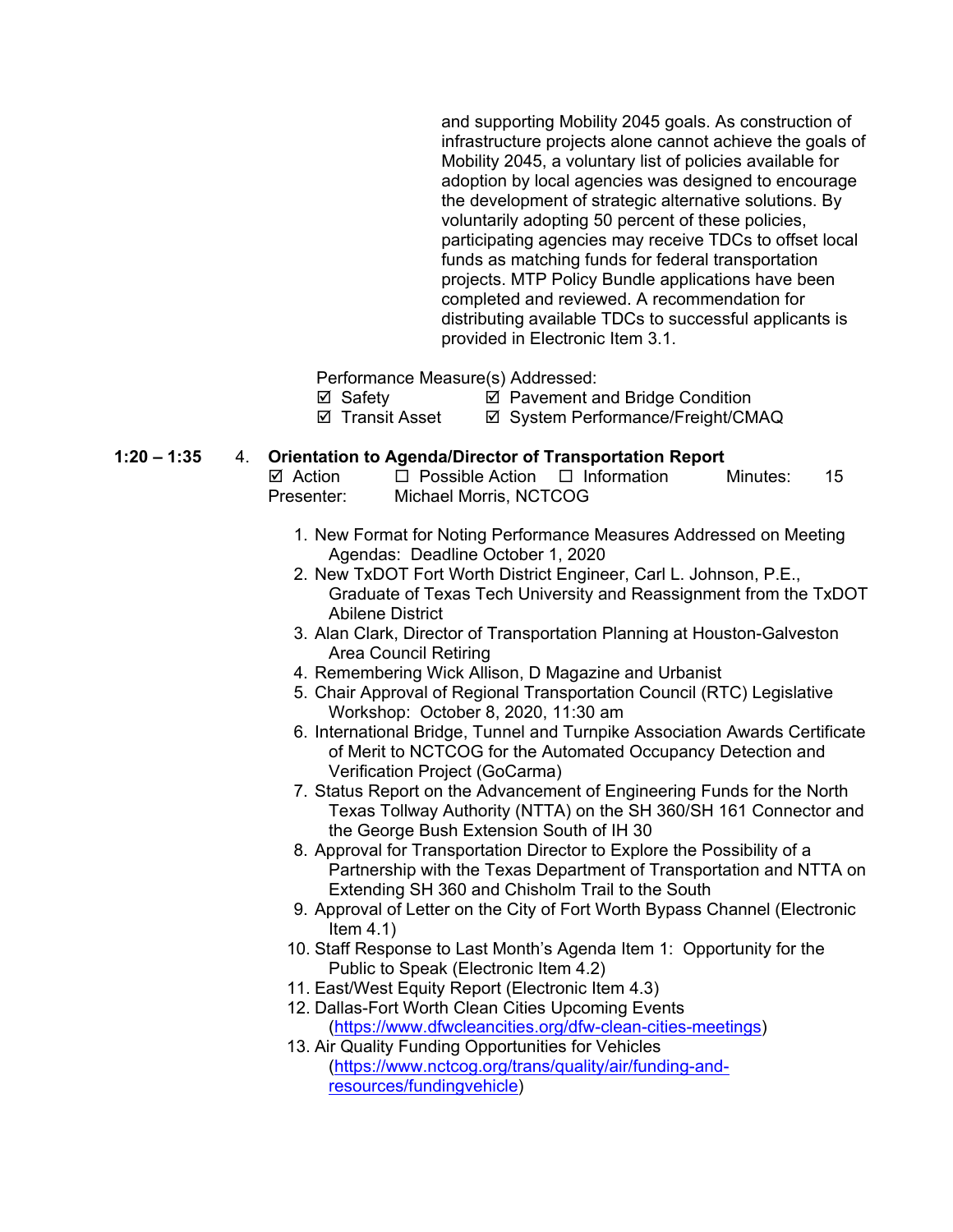- 14. Electric Vehicle Infrastructure Funding from Volkswagen Settlement (Electronic Item 4.4)
- 15. National Drive Electric Week Virtual Event [\(https://www.dfwcleancities.org/ndew\)](https://www.dfwcleancities.org/ndew)
- 16. Status Report on Ozone (Electronic Item 4.5)
- 17. August Online Input Opportunity Minutes (Electronic Item 4.6)
- 18. September Online Input Opportunity Notice (Electronic Item 4.7)
- 19. Public Comments Report (Electronic Item 4.8)
- 20. Recent Correspondence (Electronic Item 4.9)
- 21. Recent News Articles (Electronic Item 4.10)
- 22. Recent Press Releases (Electronic Item 4.11)

### **1:35 – 1:45** 5. **Federal Highway Administration Performance Measures Target Reaffirmation or Revisions**

- $\boxtimes$  Action  $\Box$  Possible Action  $\Box$  Information Minutes: 10 Presenter: Chris Klaus, NCTCOG Item Summary: Staff will request action to adopt a resolution approving adjustment to 2022 regional targets for federally required
	- performance measures. A copy of the resolution is provided in Electronic Item 5.1.
- Background: In 2018, the Regional Transportation Council (RTC) adopted 2020 and 2022 federal performance measure targets related to infrastructure condition, congestion, and air quality. The RTC has an opportunity to adjust 2022 targets for these measures, if appropriate, based on new data and methodologies. Draft proposed adjustments were presented to RTC members on August 13, 2020, and the Surface Transportation Technical Committee recommended RTC adoption of the proposed target adjustments at its August 28, 2020, meeting. This effort will generate financial and policy discussions on resources needed in current and future transportation planning. Additional details are provided in Electronic Item 5.2.

Performance Measure(s) Addressed:

 $\boxtimes$  Safety  $\boxtimes$  Pavement and Bridge Condition

**Ø Transit Asset Ø System Performance/Freight/CMAQ** 

### **1:45 – 1:55** 6. **Response to Members of the Texas House of Representatives House Committee on Transportation on Request for Information**

| $\boxtimes$ Action | $\Box$ Possible Action $\Box$ Information                                    | Minutes: | 10 |
|--------------------|------------------------------------------------------------------------------|----------|----|
| Presenter:         | Michael Morris, NCTCOG                                                       |          |    |
|                    | Item Summary: Staff will seek Regional Transportation Council (RTC) approval |          |    |
|                    | on four letters in response to information requested by the                  |          |    |
|                    | House Committee on Transportation. This information is                       |          |    |
|                    | requested to assist the Committee on their interim charges.                  |          |    |
| Background:        | In lieu of holding public hearings, the House Committee on                   |          |    |
|                    | Transportation recently made formal requests for written                     |          |    |
|                    | information on select interim charges. Comments on each                      |          |    |
|                    | interim charge must be submitted by September 18, 2020.                      |          |    |
|                    | RTC positions are related to funding, COVID-19, safety                       |          |    |
|                    | and technology. Electronic Item 6 contains correspondence                    |          |    |
|                    |                                                                              |          |    |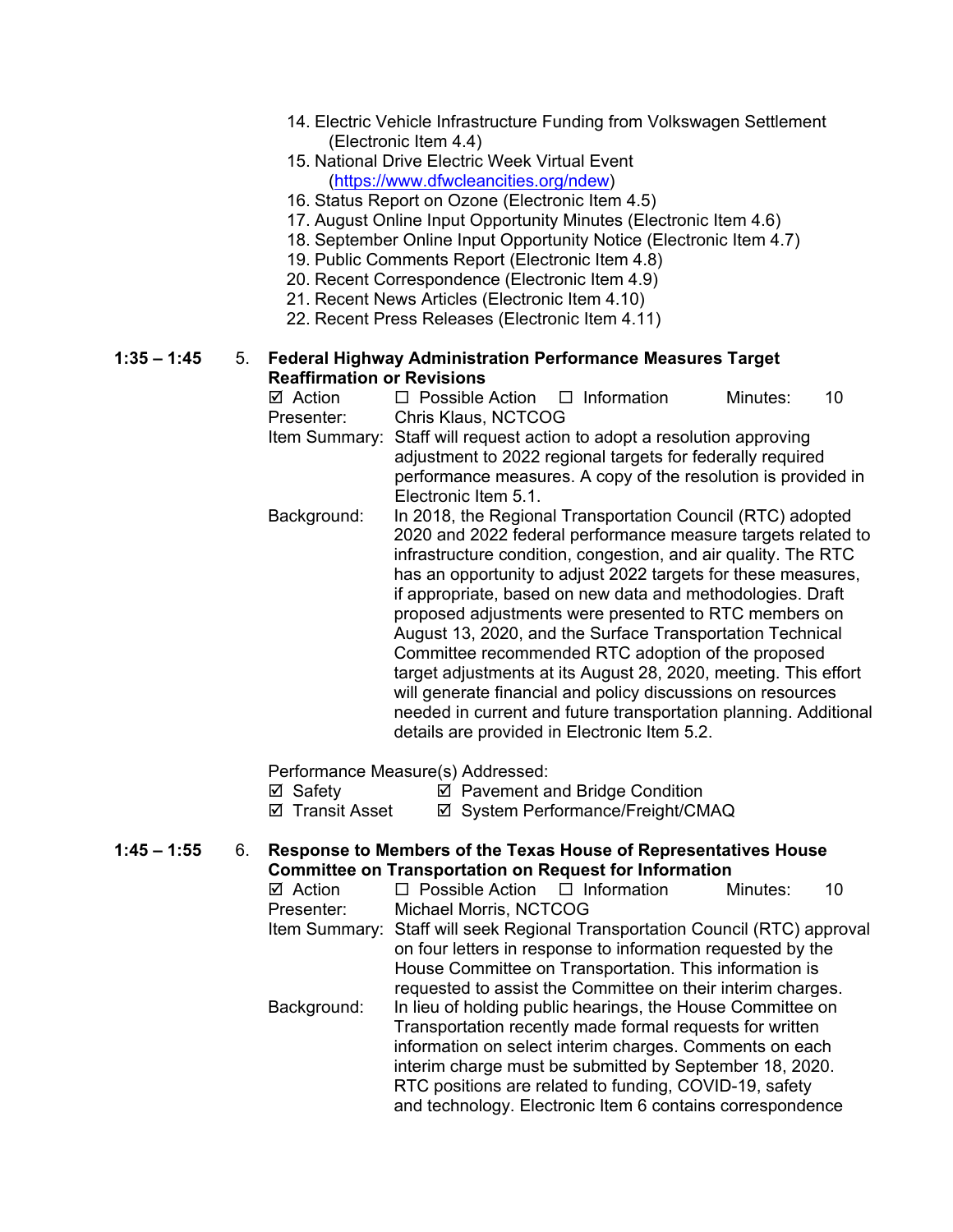to the Committee. The request can be found at [https://capitol.texas.gov/tlodocs/86R/schedules/pdf/C47020200](https://capitol.texas.gov/tlodocs/86R/schedules/pdf/C4702020081700001.pdf) [81700001.pdf.](https://capitol.texas.gov/tlodocs/86R/schedules/pdf/C4702020081700001.pdf)

### Performance Measure(s) Addressed:

- Safety Pavement and Bridge Condition
	- □ System Performance/Freight/CMAQ

### **1:55 – 2:05** 7. **Optimized Freight Movement Project**

 $\boxtimes$  Action  $\square$  Possible Action  $\square$  Information Minutes: 10<br>Presenter: Thomas Bamonte. NCTCOG Thomas Bamonte, NCTCOG Item Summary: Regional Transportation Council approval of a project to improve goods movement from freight hubs in the region to nearby expressways using connected vehicle and related technologies to optimize truck traffic through intersections will be requested. Background: The Optimized Freight Movement project will use connected vehicle and related technologies to optimize the flow of trucks between freight hubs and expressways in the region. The freight industry has identified this initiative as a top priority. The Value of Time for goods movement approaches \$75 per hour.

There are safety, operational, and environmental benefits from reducing the number of truck stops/starts at intersections. The project will focus on intersections with high volumes and proportions of freight traffic. It will use the optimal mix of technologies and data sharing to reduce the number of stops trucks make at signalized intersections. Deployment locations will be selected based on an assessment of potential benefits and costs and after consultation with the responsible local jurisdictions and freight companies. The project will include continual performance monitoring and adjustment to deliver the maximum net benefits. The project budget is \$5 million. Electronic Item 7 contains additional details about the project and action requested.

Performance Measure(s) Addressed:

| ⊠ Safety             | $\Box$ Pavement and Bridge Condition |
|----------------------|--------------------------------------|
| $\Box$ Transit Asset | ☑ System Performance/Freight/CMAQ    |

### **2:05 – 2:15** 8. **Regional Cotton Belt Veloweb Trail: Action Plan**

| ⊠ Action      | $\Box$ Possible Action $\Box$ Information |                                                                   | Minutes: | 10 |
|---------------|-------------------------------------------|-------------------------------------------------------------------|----------|----|
| Presenter:    | Karla Weaver, NCTCOG                      |                                                                   |          |    |
| Item Summary: |                                           | Staff will request approval regarding funding for the Cotton Belt |          |    |
|               |                                           | Regional Veloweb Trail in partnership with the Dallas Area        |          |    |
|               |                                           | Rapid Transit (DART) Silver Line rail project from Dallas         |          |    |
|               |                                           | Fort Worth International Airport in Grapevine to Shiloh Station   |          |    |
|               | in Plano.                                 |                                                                   |          |    |
| Background:   |                                           | The DART Silver Line rail project is coordinating a parallel      |          |    |
|               |                                           | regionally significant Cotton Belt Regional Veloweb Trail         |          |    |
|               |                                           | corridor that will connect seven cities across three counties.    |          |    |
|               |                                           | Accommodations for the approximate 26-mile regional trail         |          |    |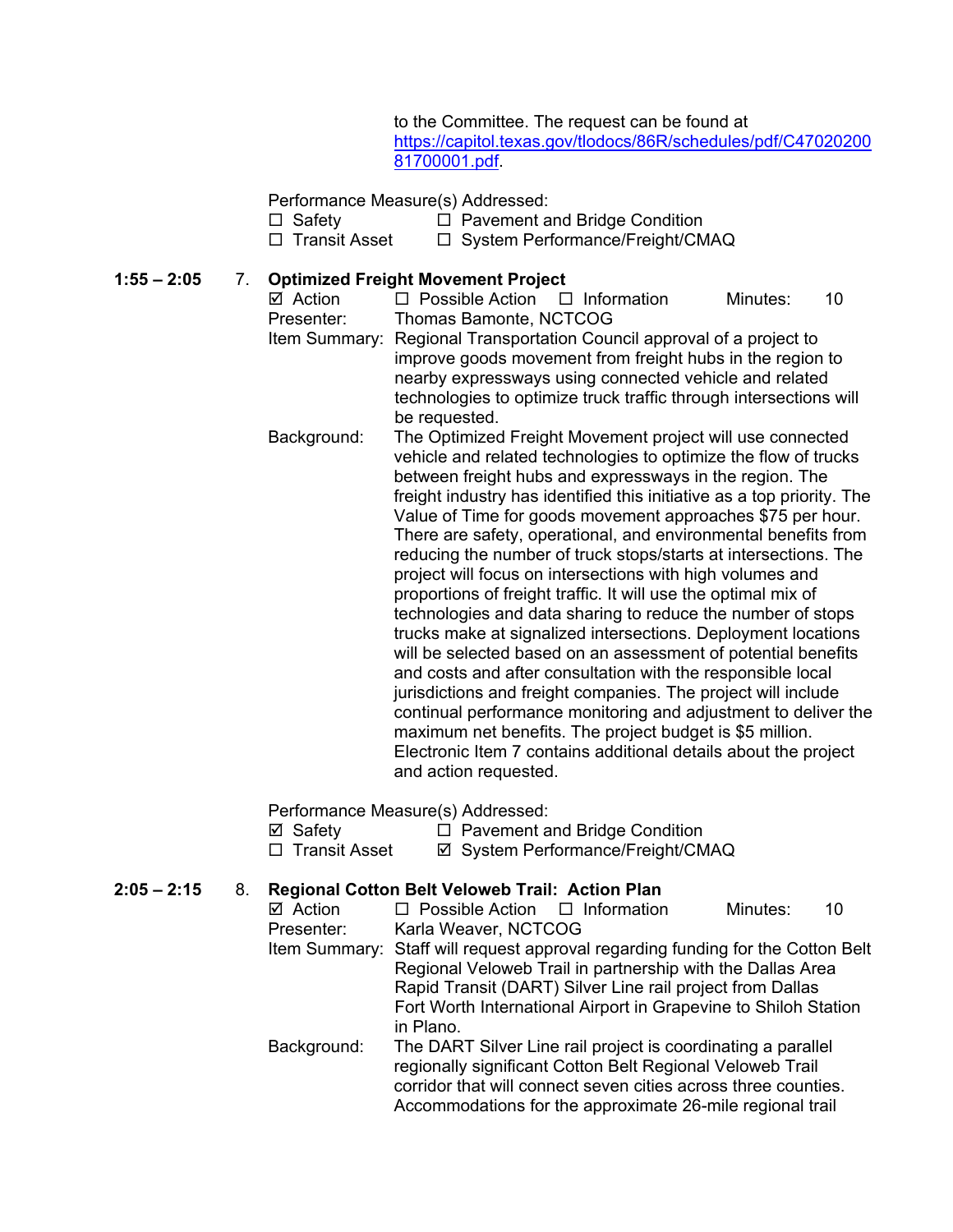have been included as part of DART's planning for the commuter rail corridor. Additional funding is needed for the engineering of the trail. A two-contractor approach will be recommended for construction, partnering with DART for only one of the trail bridges in the corridor to be constructed with the current rail contractor. A second expedited phase to be implemented within six to nine months with a second contractor to be procured that can construct various crossings and location before the trains are operative. Funds will also be requested to provide safety walls near two schools along the corridor.

Staff will provide an overview of funding recommendations to implement various sections of this priority regional trail corridor. Additional information is provided in Electronic Item 8.

Performance Measure(s) Addressed:

| □ Transit Asset | □ System Performance/Freight/CMAQ |
|-----------------|-----------------------------------|
|                 |                                   |

- **2:15 – 2:25** 9. **Transportation Alternatives Program Call for Projects Project Selection**
	- $\Box$  Possible Action  $\Box$  Information Minutes: 10 Presenter: Kevin Kokes, NCTCOG
		- Item Summary: Staff will provide information regarding the Transportation Alternatives Program applications received and evaluation process. A recommendation of projects to select for funding will also be provided and action requested.
		- Background: The North Central Texas Council of Governments opened the Transportation Alternatives Program Call for Projects on March 2, 2020, and applications were due on May 15, 2020. Projects eligible for funding included active transportation and Safe Routes to School projects that will substantially improve safety and provide opportunities to walk and bicycle. Project scoring was based on project eligibility and a methodology for project evaluation as previously approved by the Regional Transportation Council. Electronic Item 9.1 provides additional information on project scoring. Electronic Item 9.2 reflects project recommendations.

Performance Measure(s) Addressed:

 $\boxtimes$  Safety  $\Box$  Pavement and Bridge Condition

□ Transit Asset  $\Box$  System Performance/Freight/CMAQ

## **2:25 – 2:35** 10. **Changing Mobility: Data, Insights, and Delivering Innovative Projects During COVID Recovery**

 $\Box$  Action  $\Box$  Possible Action  $\Box$  Information Minutes: 10 Presenter: Michael Morris, NCTCOG

Item Summary: Staff will provide an update on performance metrics to help understand the impacts of COVID-19 to the transportation system. This program continues to receive national recognition.